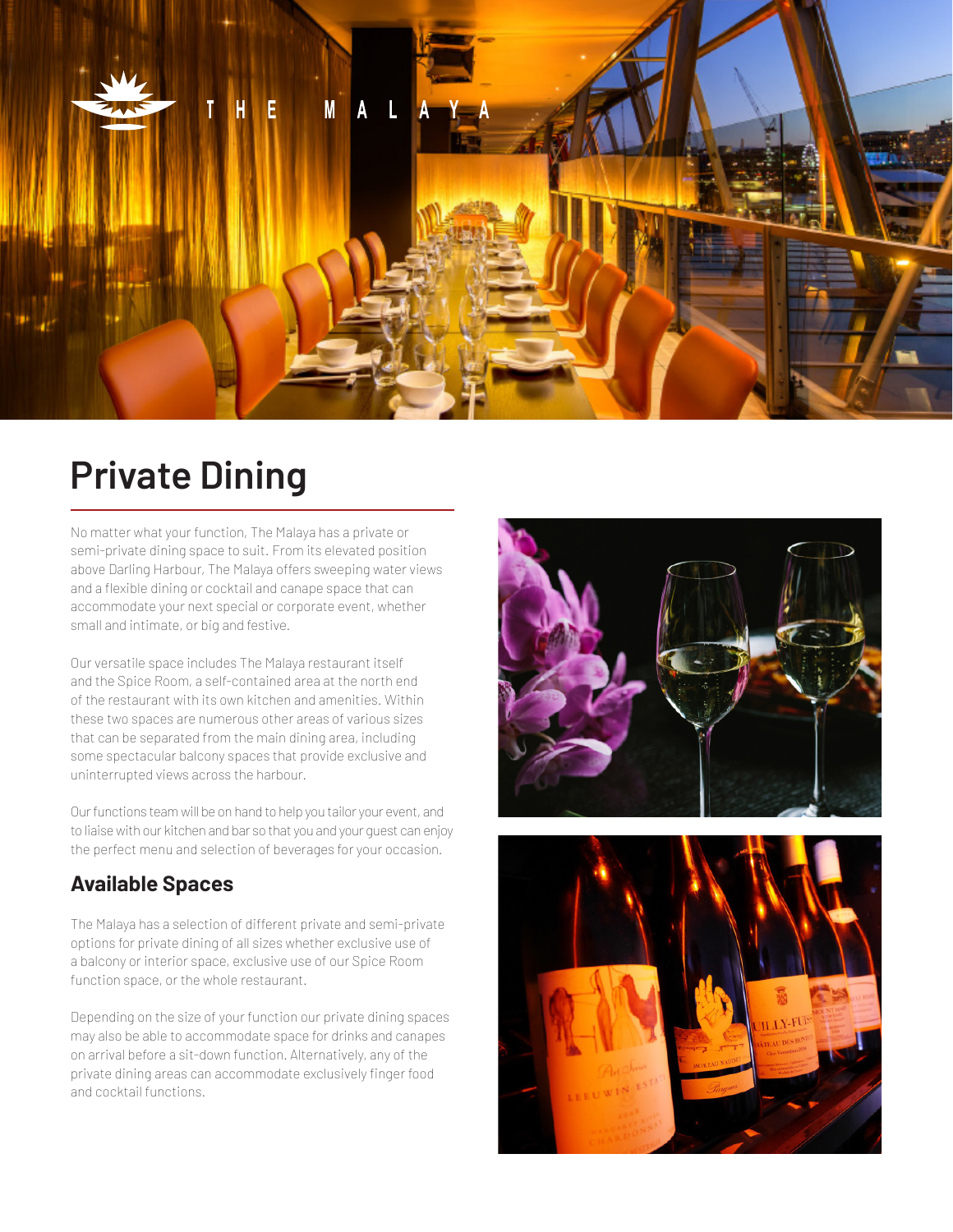# **Semi Private Dining Spaces**

#### **Up to 18 Guests**

These semi-private dining tables are situated on the balcony and comfortably seat up to 18 guests with uninterrupted views across Darling Harbour. The balcony is separated from the interior of the restaurant by a glass wall that runs from floor to ceiling and is covered with a semi sheer curtain for added privacy, leaving the view of the water clear for you and your guests to enjoy.

|                      | January to November |               | 23rdof November to 24th of December |               |
|----------------------|---------------------|---------------|-------------------------------------|---------------|
|                      | Lunch               | <b>Dinner</b> | Lunch                               | <b>Dinner</b> |
| <b>Monday</b>        | NД                  | <b>NA</b>     | NА                                  | N.A           |
| <b>Tuesday</b>       | \$1700              | \$1900        | \$2200                              | \$2200        |
| Wednesday            | \$1700              | \$1900        | \$2500                              | \$2500        |
| <b>Thursday</b>      | \$2200              | \$2200        | \$2500                              | \$2500        |
| <b>Friday</b>        | \$2200              | \$2400        | \$2700                              | \$2700        |
| <b>Saturday</b>      | \$1700              | \$2400        | \$2200                              | \$2700        |
| <b>Sunday</b>        | \$1700              | \$2000        | \$2200                              | \$2400        |
| Plus 10% for service |                     |               |                                     |               |

#### **Up to 36 Guests**

The semi-private dining space is situated over two sections of the balcony and can conformably seat up to 36 guests across two tables with uninterrupted views across Darling Harbour. Alternatively, the space can accommodate 18 guests with standing room for drinks and canapes upon arrival. The balcony is separated from the interior of the restaurant by a glass wall that runs from floor to ceiling and is covered with a semi sheer curtain for added privacy, leaving the view of the water clear for you and your guests to enjoy.

|                      | January to November |               | 23rdof November to 24th of December |               |
|----------------------|---------------------|---------------|-------------------------------------|---------------|
|                      | Lunch               | <b>Dinner</b> | Lunch                               | <b>Dinner</b> |
| <b>Monday</b>        | NА                  | <b>NA</b>     | N.A                                 | <b>NA</b>     |
| <b>Tuesday</b>       | \$3400              | \$3800        | \$4400                              | \$4400        |
| Wednesday            | \$3400              | \$3800        | \$5000                              | \$5000        |
| <b>Thursday</b>      | \$4400              | \$4400        | \$5000                              | \$5000        |
| <b>Friday</b>        | \$4800              | \$4800        | \$5400                              | \$5400        |
| <b>Saturday</b>      | \$3400              | \$4800        | \$4400                              | \$5400        |
| <b>Sunday</b>        | \$3400              | \$4000        | \$4400                              | \$4800        |
| Plus 10% for service |                     |               |                                     |               |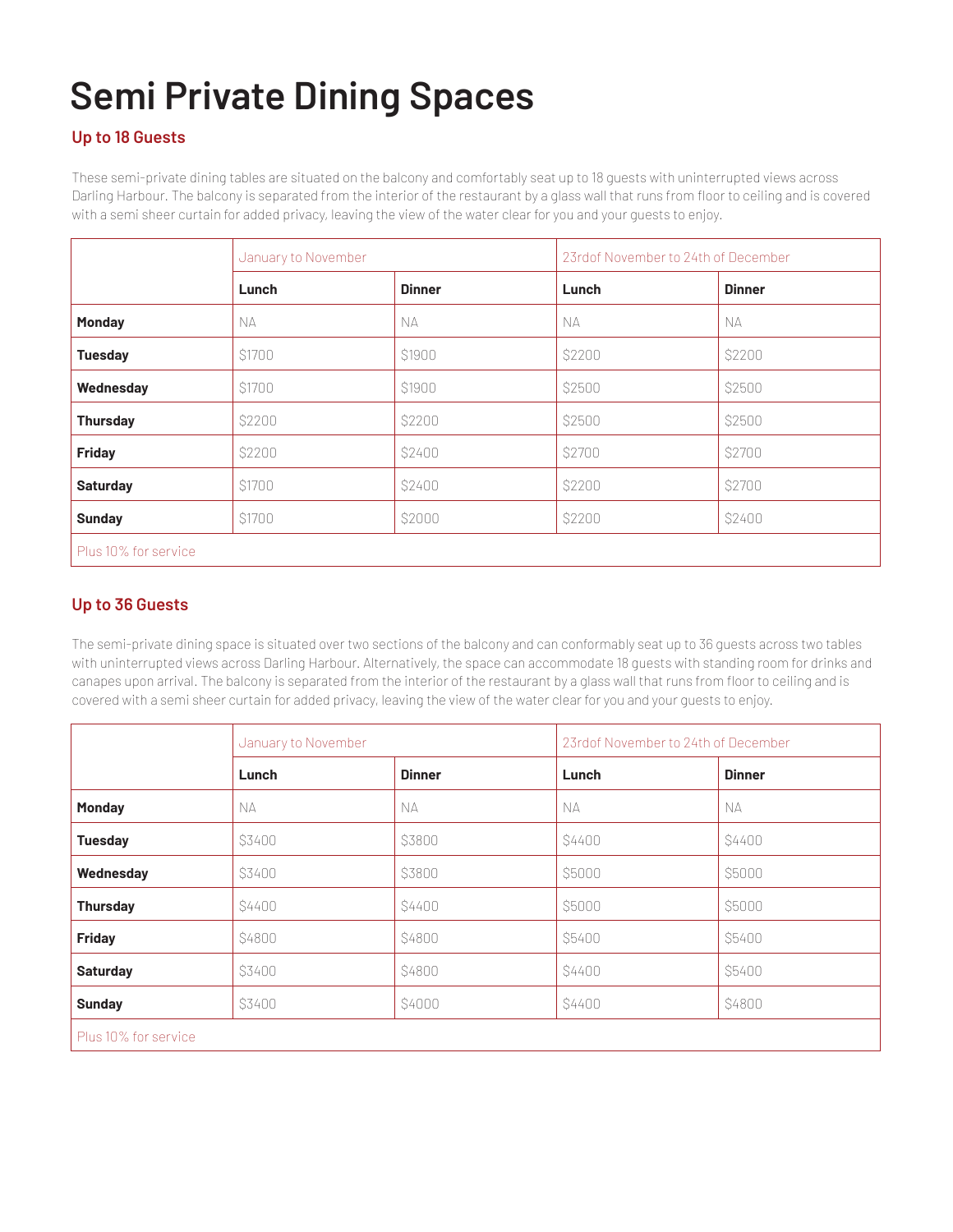#### **Up to 54 Guests**

This semi-private dining space includes one section of the balcony and the adjacent interior portion of the restaurant. It can accomodate up to 54 guests for a sit-down funtion, or can comfortably seat 36 guests with standing room on the balcony for drinks and canapes on arrival.

|                      | January to November |               | 23rdof November to 24th of December |               |
|----------------------|---------------------|---------------|-------------------------------------|---------------|
|                      | Lunch               | <b>Dinner</b> | Lunch                               | <b>Dinner</b> |
| <b>Monday</b>        | N.A                 | <b>NA</b>     | N.                                  | NA.           |
| <b>Tuesday</b>       | \$5100              | \$5700        | \$6600                              | \$6600        |
| Wednesday            | \$5100              | \$5700        | \$7500                              | \$7500        |
| <b>Thursday</b>      | \$6600              | \$6600        | \$7500                              | \$7500        |
| <b>Friday</b>        | \$7200              | \$7200        | \$8100                              | \$8100        |
| <b>Saturday</b>      | \$5100              | \$7200        | \$6600                              | \$8100        |
| <b>Sunday</b>        | \$5100              | \$6000        | \$6600                              | \$7200        |
| Plus 10% for service |                     |               |                                     |               |

## **Private Dining Spaces**

#### **Up to 72 Guests**

The interior dining space of the Spice Room. This can function as a fully self-contained restaurant with a private entrance and its own amenities. The space is granted complete privacy by a glass wall and sheer curtain between it and the external balcony. The dining room comfortably accommodates a sit-down funtion of 72 guests, or can seat up to 54 guests with standing space for drinks and canapes on arrival. This space allows for microphone and AV utilisation.

|                 | January to November |               | 23rdof November to 24th of December |               |
|-----------------|---------------------|---------------|-------------------------------------|---------------|
|                 | Lunch               | <b>Dinner</b> | Lunch                               | <b>Dinner</b> |
| <b>Monday</b>   | NA.                 | <b>NA</b>     | N.A                                 | <b>NA</b>     |
| <b>Tuesday</b>  | \$6800              | \$7600        | \$8800                              | \$8800        |
| Wednesday       | \$6800              | \$7600        | \$10 000                            | \$10 000      |
| <b>Thursday</b> | \$8800              | \$8800        | \$10 000                            | \$10 000      |
| <b>Friday</b>   | \$9600              | \$9600        | \$10 800                            | \$10 800      |
| <b>Saturday</b> | \$6800              | \$9600        | \$8800                              | \$10 800      |
| <b>Sunday</b>   | <b>S6800</b>        | \$8000        | \$8800                              | \$9600        |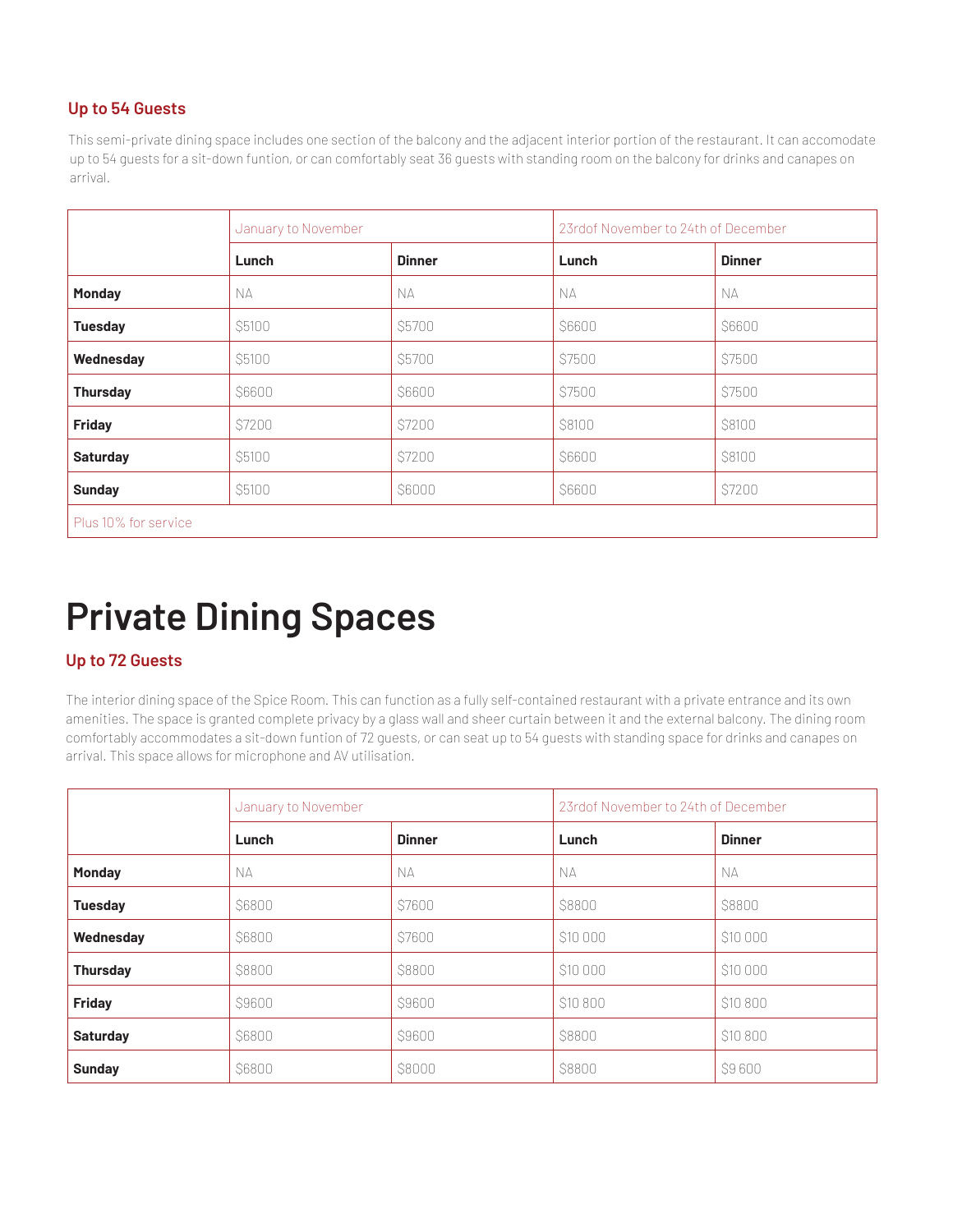#### **Up to 108 Guests -** Exclusive use of the Spice Room

The Spice Room is a fully self-contained restaurant with a private entrance and its own amenities, giving your function complete privacy and uninterrupted views of Darling Harbour from the balcony. This space can comfortably accomodate 108 seated guests, or can seat up to 72 guests with standing space for drinks and canapes on arrival. This space also allows for microphone and AV utilisation.

|                      |          | January to November |          | 23rdof November to 24th of December |  |
|----------------------|----------|---------------------|----------|-------------------------------------|--|
|                      | Lunch    | <b>Dinner</b>       | Lunch    | <b>Dinner</b>                       |  |
| <b>Monday</b>        | NA.      | NА                  | NА       | NА                                  |  |
| <b>Tuesday</b>       | \$9400   | \$10 400            | \$12 000 | \$12 000                            |  |
| Wednesday            | \$9400   | \$10 400            | \$14 000 | \$14 000                            |  |
| <b>Thursday</b>      | \$12 000 | \$12 000            | \$14 000 | \$14 000                            |  |
| <b>Friday</b>        | \$12 500 | \$12 500            | \$14 000 | \$14 000                            |  |
| <b>Saturday</b>      | \$9400   | \$12 500            | \$9400   | \$14 000                            |  |
| <b>Sunday</b>        | \$9400   | \$11400             | \$9400   | \$13 000                            |  |
| Plus 10% for service |          |                     |          |                                     |  |

#### **Up to 174 Guests -** Exclusive use of The Malaya

The Malaya comfortably seats up to 174 guests for a sit-down function, or up to 126 guests with standing room for drinks and canapes on arrival. When taking exclusive use of The Malaya you have the added freedom and flexibility to further tailor your function to your specific needs.

|                 |          | January to November |          | 23rdof November to 24th of December |  |
|-----------------|----------|---------------------|----------|-------------------------------------|--|
|                 | Lunch    | <b>Dinner</b>       | Lunch    | <b>Dinner</b>                       |  |
| <b>Monday</b>   | NА       | NA.                 | NА       | NA.                                 |  |
| <b>Tuesday</b>  | \$18 000 | \$20 000            | \$23 000 | \$23 000                            |  |
| Wednesday       | \$18 000 | \$20 000            | \$25 000 | \$25 000                            |  |
| <b>Thursday</b> | \$24 000 | \$24 000            | \$25 000 | \$25 000                            |  |
| <b>Friday</b>   | \$24 000 | \$24 000            | \$25 000 | \$25 000                            |  |
| <b>Saturday</b> | \$18 000 | \$24 000            | \$23 000 | \$25 000                            |  |
| <b>Sunday</b>   | \$18 000 | \$22 000            | \$23 000 | \$25 000                            |  |
|                 |          |                     |          |                                     |  |

Plus 10% for service

#### **Up to 282 Guests -** Exclusive use of The Malaya and Spice Room combined

The entire Malaya and Spice Room space comfortably seats up to 282 guests. When taking exclusive use of the whole restaurant you have the added freedom and flexibility to further tailor your function to your specific needs.

|                      |          | January to November |          | 23rdof November to 24th of December |  |
|----------------------|----------|---------------------|----------|-------------------------------------|--|
|                      | Lunch    | <b>Dinner</b>       | Lunch    | <b>Dinner</b>                       |  |
| <b>Monday</b>        | N.A      | <b>NA</b>           | NА       | <b>NA</b>                           |  |
| <b>Tuesday</b>       | \$27400  | \$30 400            | \$35 000 | \$35 000                            |  |
| Wednesday            | \$27400  | \$30 400            | \$39000  | \$39 000                            |  |
| <b>Thursday</b>      | \$36 000 | \$36 000            | \$39 000 | \$39 000                            |  |
| <b>Friday</b>        | \$36 000 | \$36 000            | \$39 000 | \$39 000                            |  |
| <b>Saturday</b>      | \$27400  | \$36 000            | \$33 000 | \$39 000                            |  |
| <b>Sunday</b>        | \$27400  | \$33400             | \$33 000 | \$38 000                            |  |
| Plus 10% for service |          |                     |          |                                     |  |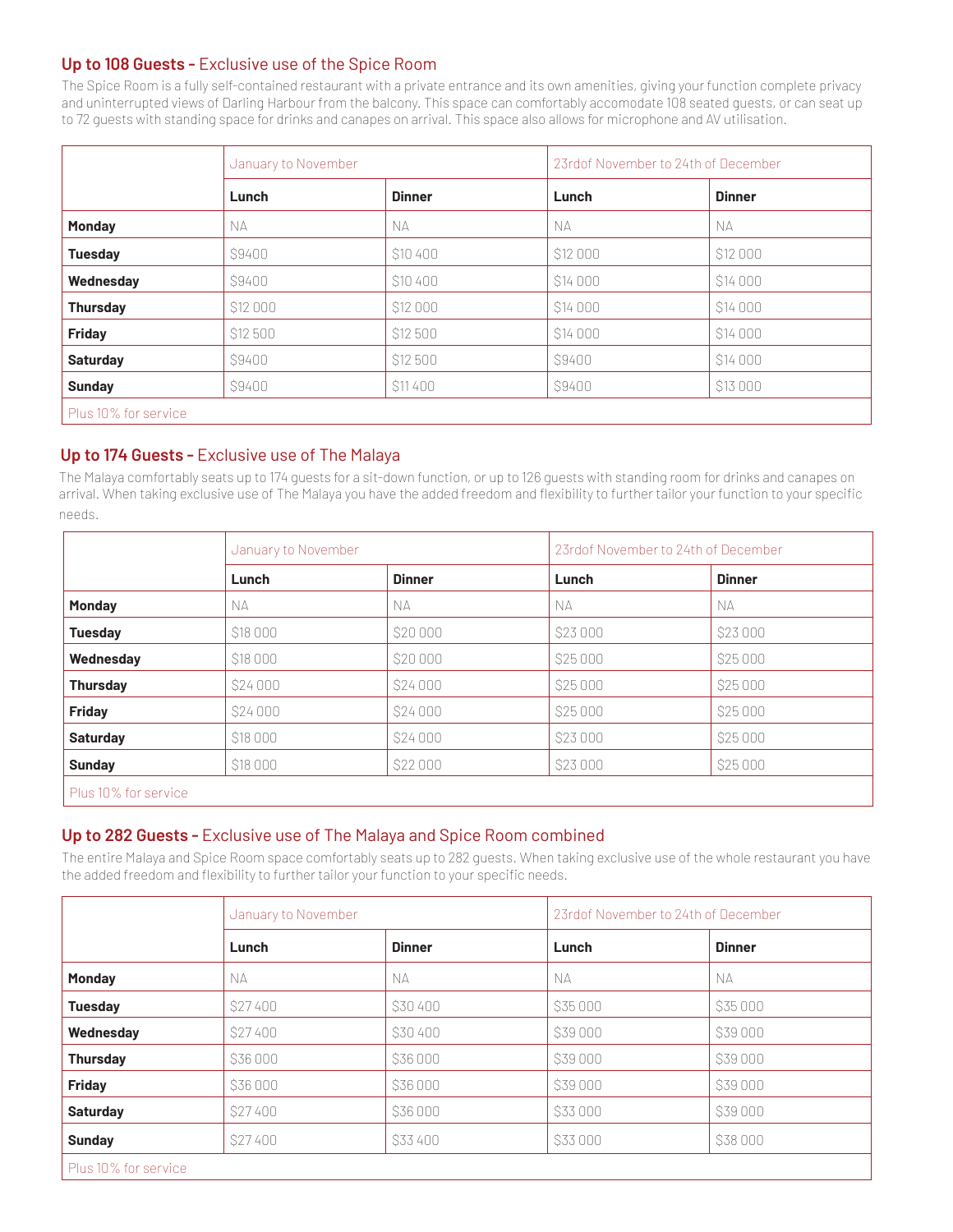## **Menu**

The Malaya has been serving Sydneysiders our unique range of Nonya and Southeast Asian cuisine since 1963.

Today our menu incorporates a range of new and old. Original 1963 signature dishes such as our laksa and Malaya curries remain unaltered in their original forms, while our menu also includes a wide range of dishes developed throughout our history that showcase aromatic and spice-driven Malaysian, Singaporean, Indonesian and Southern Chinese flavours, including a spectacular range of seafood dishes that reflect our waterfront location.

Our menu is designed to be shared and is delivered to the centre of the table for guests to enjoy all the dishes on offer.

If your function has 8 guests or more you will be required to pre-select a banquet menu. Alternatively, a member of our team would be happy to assist you in putting together a personalised banquet menu to your own tastes.

With 48 hours' notice we can also offer live seafood options such as mud crab, lobster, or pipis.

### **Dessert**

Guests are also welcome to bring their own cake, or have it delivered for their function at no cost. However, please advise us in advance if you wish to do so.

*Please note that we do not have the facilities to store ice cream cakes.*

## **Drinks**

The Malaya has an extensive wine and cocktail list designed to complement the diverse and intense flavours combinations of our cuisine while leaving options for all tastes.

Our wine list features a comprehensive selection of domestic and imported wines, covering all styles, but curated with an emphasis on fresh and vibrant whites and reds that best compliment our food. Our team will always be happy to guide you towards an option, whatever your tastes.

We also offer a cellar list that contains a range of aged premium wines and other rare and wonderful gems.

Our bar team have created a unique range of vibrant fruit-based cocktails that reflect the tropical origins and flavours of our cuisine, such as our signature passionfruit, lychee and vodka Malayatini. However, with a full bar of spirits, our trained cocktail barmen can also offer a full range of classic cocktails.

To ensure availability, and so that you can relax on the day, you are welcomed to pre-select from our wine list ahead of your event. Our functions team can happily liaise with you regarding your selection. Please note: up to 1 week's notice may be required to ensure availability of some wines.

Alternatively we have two beverage package options available to groups of 18 guests or more.

## **Av & Entertainment**

We have a range of audio-visual facilities available on request for private functions, including TVs and microphones. For specifications and to discuss your requirements please speak directly with our functions team.

Live music and entertainment may be available upon request, depending on the space taken and the time of day. Please discuss any live music or entertainment queries directly with the functions team.

Please note that audio facilities and live entertainment may not be available in semi-private spaces out of consideration for our other guests.